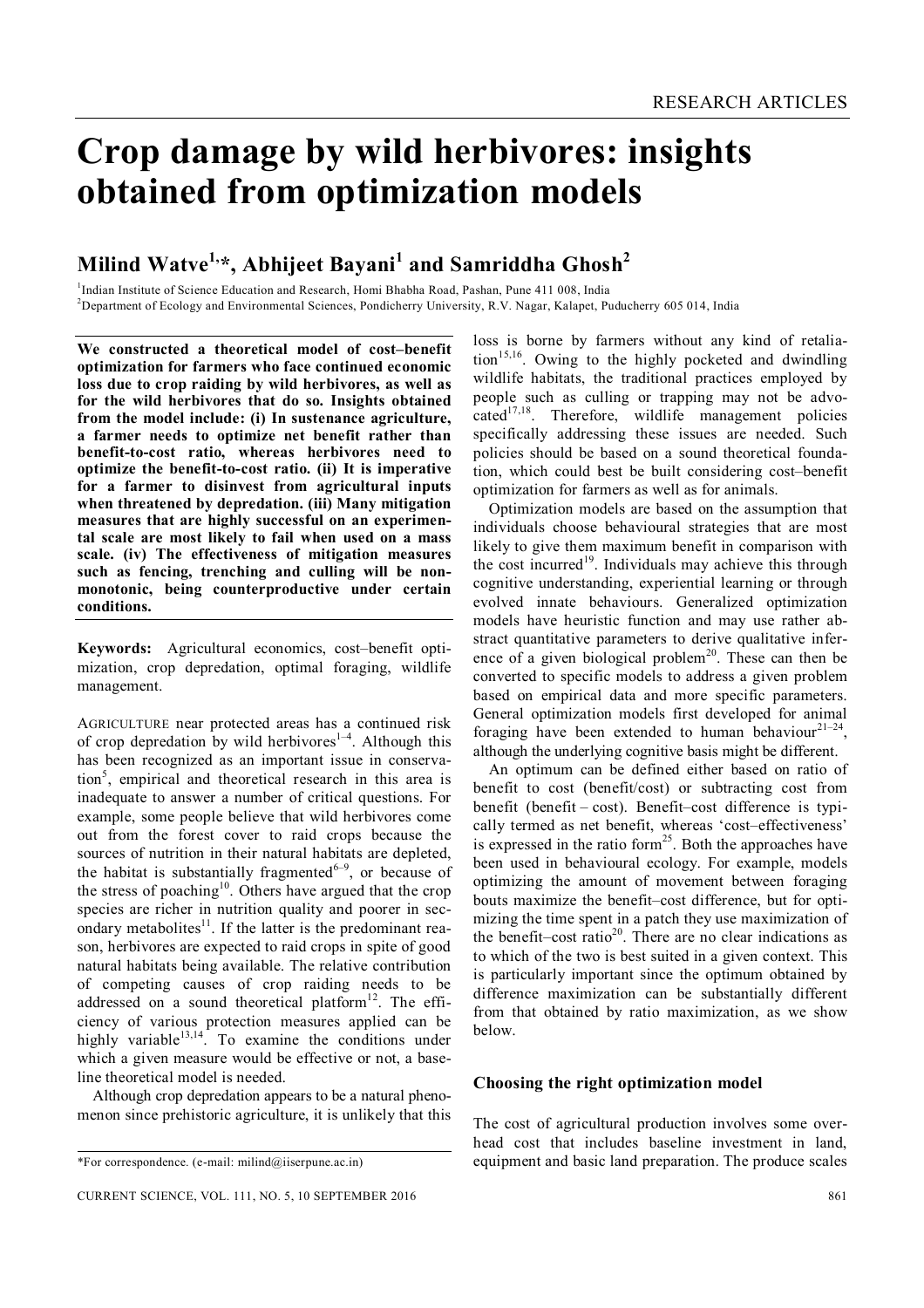#### RESEARCH ARTICLES

linearly or nonlinearly with the cost of seeds/saplings, manure, fertilizers, pesticides, labour and other recurring costs. Since there is an upper limit on the productivity per unit area of any crop, we assume a baseline model in which the benefit increases in a saturation curve beginning with an *X*-intercept equivalent to the overhead costs (Figure 1). A saturation curve is typically used in optimization models, where some limiting factor decides the upper limit that cannot be exceeded<sup>26-29</sup>. The curve can be captured by a simple mathematical expression (eq. (1)), which is a modified version of the Michaelis–Menten curve

$$
Y = \frac{Y_{\text{max}}(C - C_0)}{K + (C - C_0)},
$$
\n(1)

where  $C_0$  is the overhead cost and  $C$  the total cost incurred in agricultural inputs. Table 1 provides a list of



**Figure 1.** Modified Michaelis–Menten saturation curve. The total agricultural inputs are shown on the *X*-axis, whereas the *Y*-axis depicts grain yield obtained at harvest. Since there is an overhead cost, there is an *X* intercept  $C_0$ . Long-dashed line has slope = 1 and short-dashed line is a tangent to the curve.  $d_{opt}$  and  $r_{opt}$  are optimum inputs by the difference model and ratio model respectively.

**Table 1.** List of abbreviations used in the models

| Parameter                                        | Symbol           |
|--------------------------------------------------|------------------|
| Grain yield                                      | Y                |
| Maximum grain yield                              | $Y_{\text{max}}$ |
| Total cost                                       | $\mathcal{C}$    |
| Overhead cost                                    | $C_0$            |
| Rate constant                                    | K                |
| Rate constant (forest)                           | $K_1$            |
| Rate constant (agriculture)                      | $K_{2}$          |
| Investable amount in agriculture                 | X                |
| Sustenance cost                                  | S                |
| Probability/frequency of damage                  | $\boldsymbol{P}$ |
| Damage (measurable fraction of total land eaten) | F                |
| Damage (measurable fraction of total land eaten) |                  |
| on guarding days                                 |                  |
| Risk of predation in forest                      | $Pr_1$           |
| Risk of predation on farms                       | $Pr_2$           |

abbreviations used in this article. *K*, the equivalent of Michaelis–Menten constant is a half-saturation cost ignoring the overheads. *K* will be decided by the default agricultural environment and the specific crop under consideration. Since the relation between cost and yield is a saturating one, it is possible to ask what are the optimum inputs in agricultural practices that can maximize the benefit–cost ratio or their difference. The benefit-to-cost ratio can be maximum where a straight line starting from the origin becomes tangential to the curve (Figure 1). The net benefit (benefit – cost) is maximized where the vertical distance between the curve and the break-even line  $(benefit = cost)$  is maximum. This happens where the slope of the curve becomes exactly equal to unity. Since generally the overhead costs are imperative, one can optimize the costs with which the produce scales directly  $(C_s = C - C_0)$ . It can be seen that for the saturation curve starting from a positive *X*-intercept, the ratio optimum and the difference optimum do not coincide.

#### *The ratio optimization*

From eq. (1), the net yield is

$$
Y = \frac{Y_{\text{max}}(C - C_0)}{K + (C - C_0)}.
$$

Therefore, the benefit-to-cost ratio would be

$$
b_{\rm r} = \frac{Y}{C} = \frac{Y_{\rm max} C_{\rm s}}{K + C_{\rm s}} \times \frac{1}{C_0 + C_{\rm s}}.
$$

The benefit-to-cost ratio scales with  $C_s$ ; therefore it will be maximum when

$$
\frac{d b_r}{d c_s} = \frac{Y_{\text{max}} (C_0 K - C_s^2)}{[(K + C_s)(C_0 + C_s)]^2} = 0.
$$

This condition is satisfied when  $C_0 K - C_s^2 = 0$ , i.e.  $C_{\rm s} = \sqrt{C_0 K}$ .

Thus, the optimized total cost will be  $C = C_0 + \sqrt{C_0 K}$ .

In this model, optimum cost is dependent on both *K* and  $C_0$ , and does not depend on  $Y_{\text{max}}$ .

#### *The difference optimization*

Since the net yield at a given input is

$$
Y = \frac{Y_{\text{max}}(C - C_0)}{K + (C - C_0)},
$$

the net benefit will be

$$
b_{n} = Y - C = \frac{Y_{\text{max}}(C - C_{0})}{K + (C - C_{0})} - (C_{0} + C_{s}).
$$

862 CURRENT SCIENCE, VOL. 111, NO. 5, 10 SEPTEMBER 2016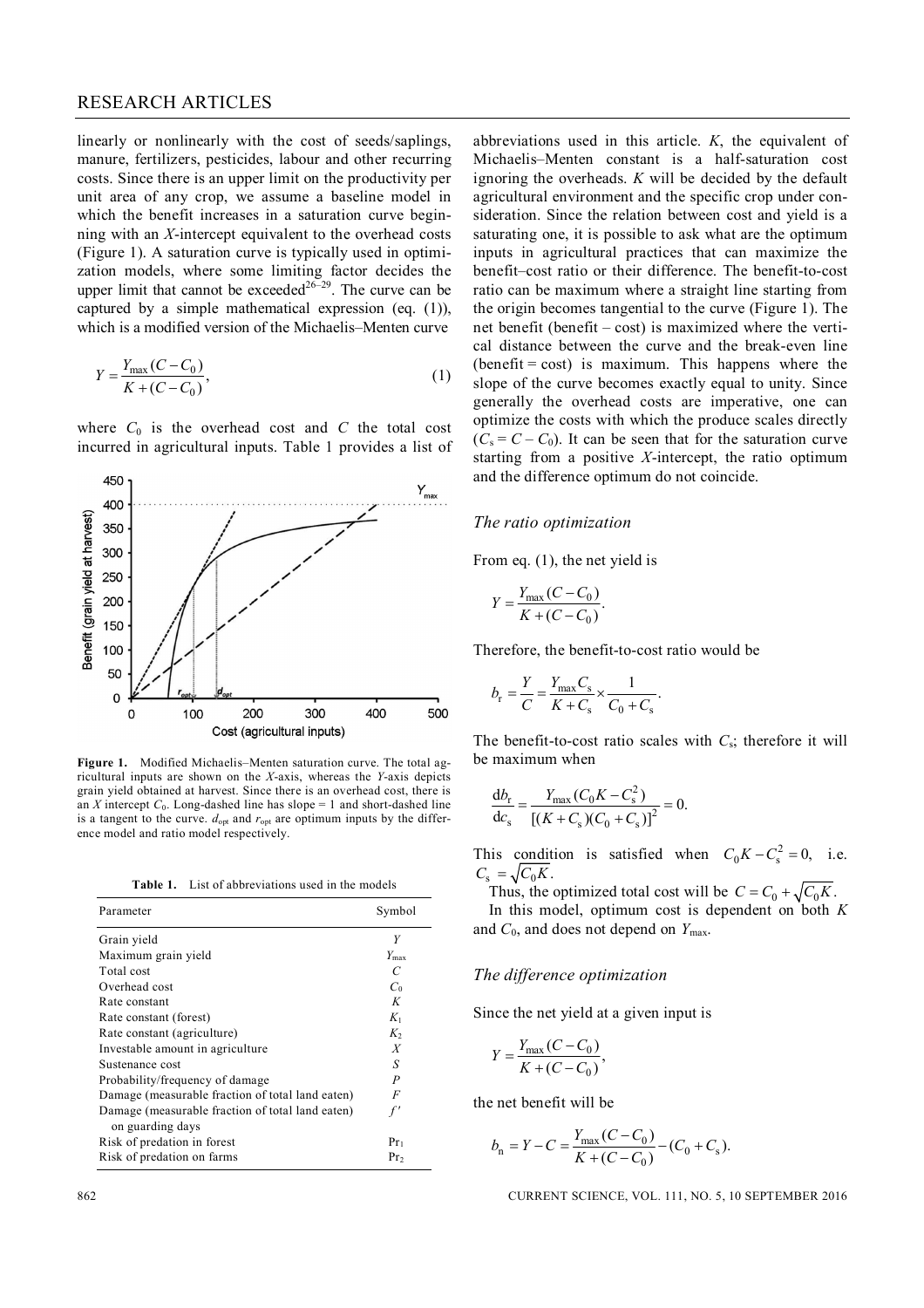Since  $b_n$  scales with  $C_s$ , this will be maximized when

$$
\frac{db_n}{dC_s} = \frac{K \cdot Y_{\text{max}}}{(K + C_s)^2} - 1 = 0.
$$

This condition is satisfied when  $C_s = \sqrt{K \cdot Y_{\text{max}}} - K$ , which is the optimum input. Thus the total optimum investment will be  $C = C_0 + \sqrt{K \cdot Y_{\text{max}}} - K$ .

In this model the optimum  $C_s$  is dependent on  $Y_{\text{max}}$  and *K*, but independent of  $C_0$ .

Thus, it can be seen that the ratio optimum and its determinants are distinct and different from the difference optimum and its determinants. It is necessary therefore to select the appropriate model for addressing further questions. If an individual has an investable amount *X* and an investment opportunity whose optimum for both ratio and difference model is known, one can calculate which model gives greater returns on the investment. When  $Y_{\text{max}}$  >  $K + C_0$ , i.e. for a sustainable or profitable venture,  $\sqrt{K \cdot C_0} < \sqrt{K \cdot Y_{\text{max}}} - K$ , indicating that in a single venture, at any values of parameters in the sustainable or profitable range, the total cost incurred as well as the total benefit for the difference optimum would be greater than that of the ratio optimum.

$$
X + b_{d_{\text{opt}}} - C_{d_{\text{opt}}} - S > X + b_{r_{\text{opt}}} - C_{r_{\text{opt}}} - S,
$$

where *S* is the sustenance cost, suffix  $d_{opt}$  denotes optimized for the difference model and  $r_{opt}$  optimized for the ratio model.

However, if the balance amount from *X* is invested in another venture with similar parameters, i.e. if multiple investments are possible, then ratio optimization gives better total returns. When *X* is limiting,  $X/C_{d_{opt}}$  different investments of the same type are possible. In that case it is seen that

$$
\frac{X}{C_{d_{\text{opt}}}}(b_{d_{\text{opt}}}-C_{d_{\text{opt}}}-S) < \frac{X}{C_{r_{\text{opt}}}}(b_{r_{\text{opt}}}-C_{r_{\text{opt}}}-S).
$$

This indicates that whenever alternative investment opportunities are limited, using a difference model is more profitable, but whenever investment opportunities are multiple, a ratio model is more profitable. The ability to invest in multiple ventures is constrained by the nature of the limiting factor. For example, money saved in one enterprise can be invested in another enterprise only when time is not limiting. If the investor cannot manage two or more enterprises due to time or any other limit, then multiple investments are not possible.

## **Optimization in agriculture: strategies of farmers**

In sustenance agriculture, often the piece of land owned by a farmer is limiting and multiple investments in

CURRENT SCIENCE, VOL. 111, NO. 5, 10 SEPTEMBER 2016 863

agriculture are not possible. If time spent in agriculture does not allow simultaneously running another enterprise, or limited skillset or any other cultural, social factors make it difficult; then farmers have only one investment opportunity. The protected status of an area may put additional constraints on hunting, gathering or animal grazing as alternative livelihoods. Therefore, farmers close to protected areas should use difference optimization rather than ratio optimization. We show below that farmers indeed use the difference model inadvertently.

The problem of mega-herbivory necessitates two types of changes in the baseline model (Figure 2). One is that the total produce is reduced due to direct damage by animals and the other is the cost of protective measures against crop-raiding needs to be included in the cost–



**Figure 2.** Altered input optima with wild herbivore damage. *a*, Using ratio model – A change in  $Y_{\text{max}}$  does not change the position of the optimum. Increased overhead shifts the curve to the right (represented here by shifting the reference to the left). When a tangent is drawn from a point farther away, it moves to the right, meaning that the optimum variable inputs would increase. *b*, Using difference model – decreasing *Y*max shifts the optimum to the left, whereas increase in overhead does not affect the shape of the curve and thereby the optimum.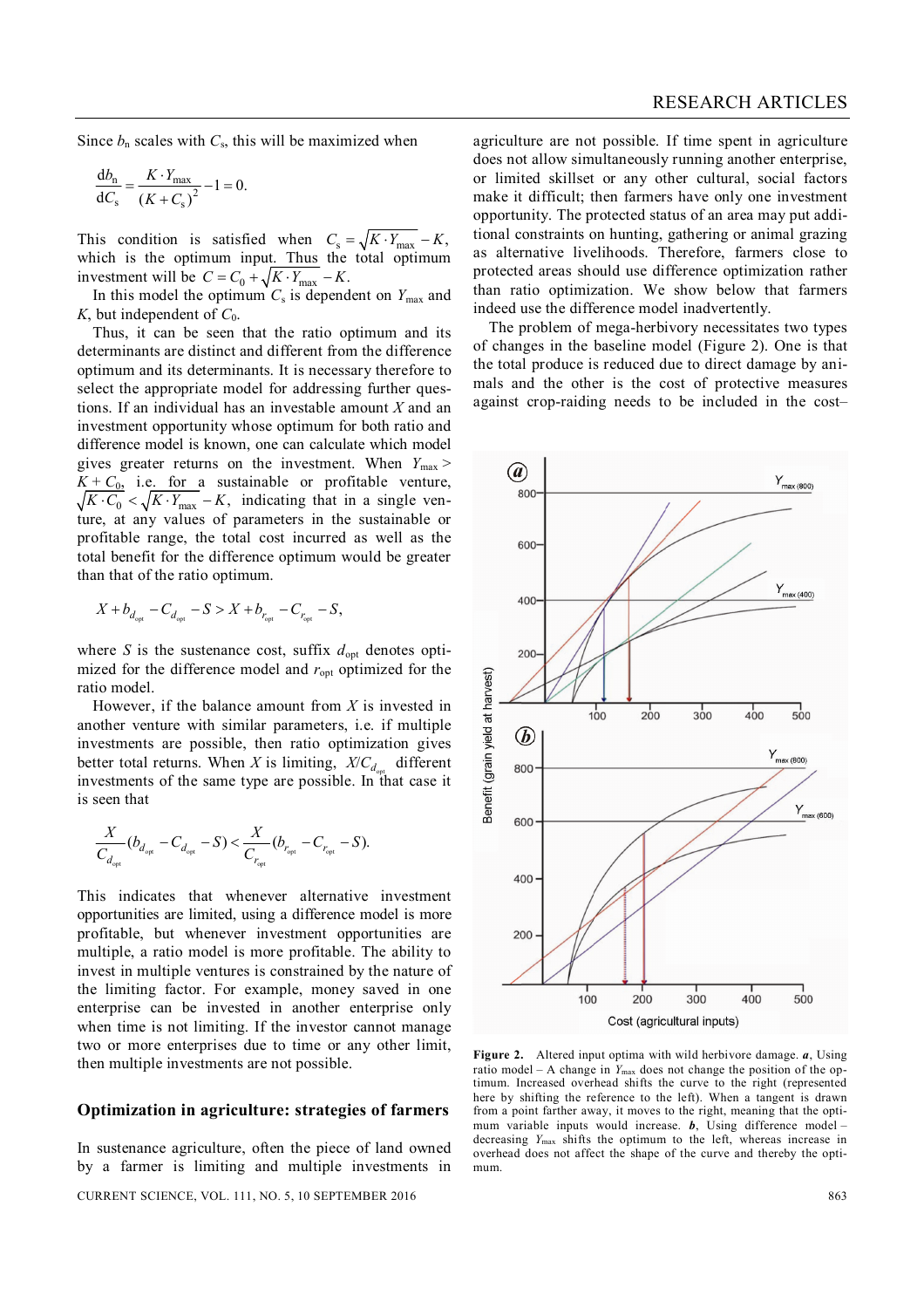benefit optimization. If we assume that wild herbivores damage some fraction of the total crop, a reduction in *Y*max is sufficient to represent this change. The guarding efforts can be best considered as an overhead cost, since guarding by itself is not productive and guarding throughout the sensitive period is the only effective strategy. A minimum number of guarding days are needed to ensure no loss, after which the yield will become proportional to the guarding efforts. Similarly, the probability of no loss or that of total loss changes drastically only when the number of guarded days closely approximates total susceptible days (Figure 3).

We will now incorporate the two effects of megaherbivory in the optimization model. Direct damage by herbivores reduces  $Y_{\text{max}}$  and protecting–guarding efforts increase the overhead cost as explained above. The ratio and difference optima respond differently for these two changes (Figure 2). As we have seen above, the ratio optimum is independent of  $Y_{\text{max}}$ , but it increases with  $C_0$ . Therefore, when faced with herbivory, the optimum investment increases. As opposed to this in the difference model *C*<sup>s</sup> is not affected by increase in overhead cost, but it decreases with a reduction in  $Y_{\text{max}}$ . Therefore, one



**Figure 3.** Trend of number of guarding days (*d*) against probability of no loss (solid line), probability of total loss (dashed line) and average yield (long-dash-and-dot line). The maximum possible yield is assumed to be 1 and the mean per day damage is 0.03. A given crop is visited by wild herbivores with a probability  $p$  per day and on an average they cause damage equivalent to a fraction *f* of the total produce in one day. The total expected damage over the season is  $p \cdot f \cdot D$ , where *D* is the total number of days for which the crop is susceptible to damage. If *d* are the days on which active vigilance is observed and if guarding is highly effective, the total damage would be  $p \cdot f \cdot (D - d)$ .  $D - 1/p \cdot f$ will be the minimum number of days of guarding beyond which such efforts will have some positive effects on the yield. The optimum for benefit-to-cost ratio as well as for benefit–cost difference lies only at  $d = D$ , i.e. active guarding throughout the susceptible period. Furthermore, it needs to be appreciated that this is a probabilistic process. For an individual farmer, the risk of being at the higher end of the distribution is more threatening than the average damage. The probability of zero damage is given by  $(I - p)^D$ . This curve is nonlinear and the only condition to ensure zero damage is  $d = D$ . The other extreme, i.e. the probability of total loss is also highly nonlinear and works almost like a threshold phenomenon. Therefore, the cost of guarding is best considered as an overhead cost.

should decrease the investment in agricultural inputs when faced with mega-herbivory. Thus in order to optimize the ratio model, one needs to increase agricultural inputs and in order to optimize the difference model one needs to decrease the same. The two models make diametrically opposite predictions. In our study of crop-raiding along the western boundary of the Tadoba–Andhari Tiger Reserve (TATR) in India reported elsewhere (Bayani *et al*., unpublished), we observed that farmers facing higher risk of herbivory were less likely to use combinations of chemical fertilizers. This observation is compatible with the difference optimization model, and our prediction that farmers should use the difference model over the ratio model. An important implication is that the actual loss due to herbivory is likely to be much greater than direct loss due to damage. The risk of damage induces disinvestment and further brings down the yield. This indirect loss should be counted as due to herbivory. This is an important realization because in the current methods of crop damage assessment, this loss is never accounted for.

If the disinvestment is due to the perceived risk of damage, we expect that an assured realistic damage compensation should reverse the disinvestment trend, i.e. compensating the actual damage would eventually also recover the indirect loss due to disinvestment. An efficient and realistic damage compensation scheme can thus have a dual advantage. On the one hand, it would reduce resentment and anti-conservation attitude among farmers and on the other, it would encourage better agricultural inputs and thereby productivity.

## **Optimization in foraging: strategies of herbivores**

A counterpart of the cost–benefit optimization by the farmer is that by the herbivores. The animals have to take two important decisions, whether to forage in the forest or in the agricultural land, and how much time to spend feeding in an area. We assume that both the decisions are based on cost–benefit optimization. We expect the benefit curve for animals to be similar to the one for farmers, since there is a time and energy cost in moving to and entering a patch, scanning the surroundings for predators and other risks which can be considered as an overhead cost. Further foraging within a patch the tender, nutritious and palatable parts are most likely to be consumed first and therefore, the cost–benefit curve can be visualized as one of diminishing returns. In this curve,  $Y_{\text{max}}$  is the maximum nutritive benefit that can be obtained from a given patch,  $C_0$  is the cost incurred in moving to the patch and scanning for potential risks,  $C_s$  is the time–energy cost incurred in actual feeding, and *K* is inversely related to the palatability and nutrient density of forage. Unlike farmers who can invest in a limited piece of land, animals have a wide choice in foraging and therefore their optimization would be more appropriately based on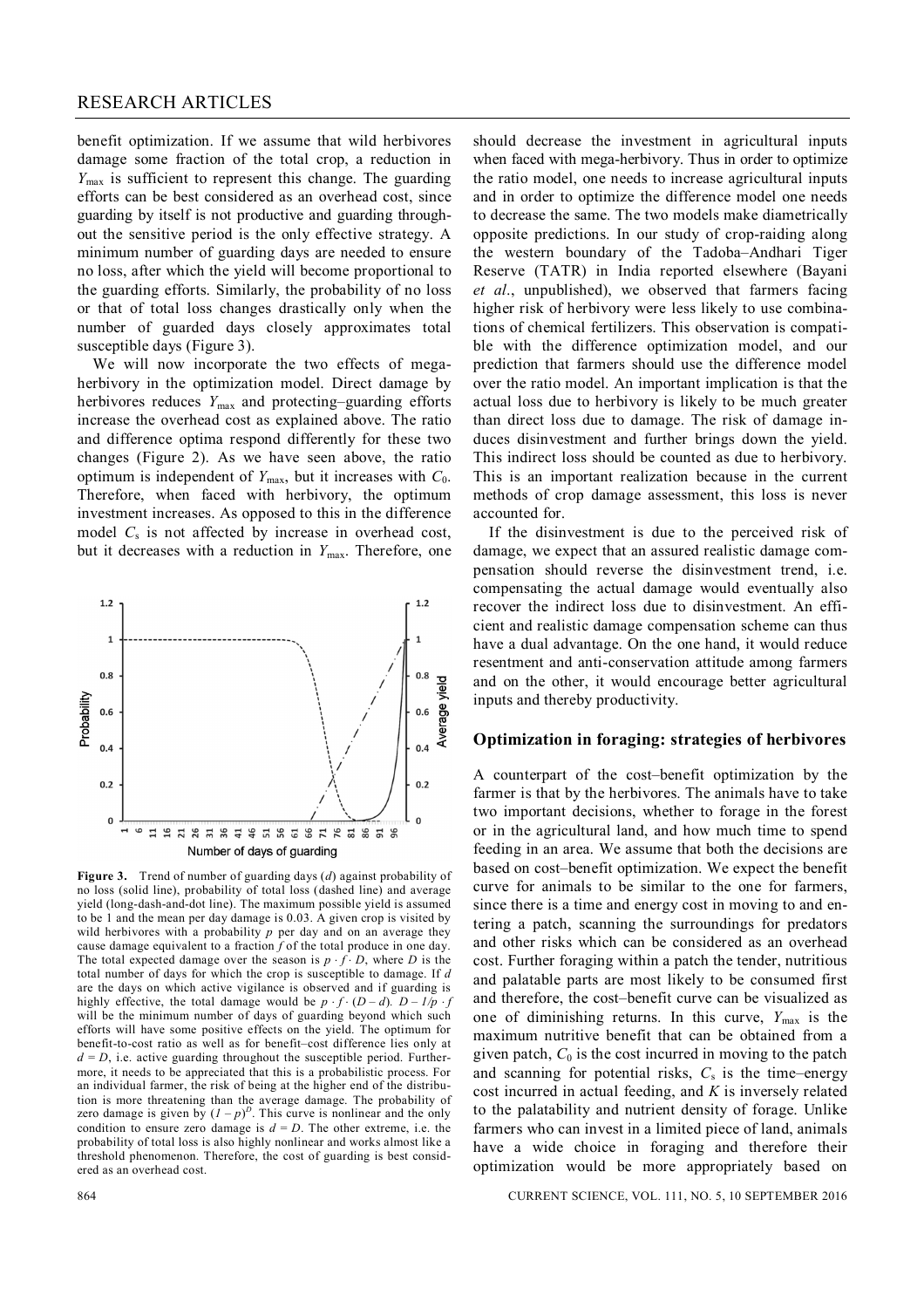benefit–cost ratio. According to the ratio model, the optimum time and energy actually spent in feeding  $(C_s)$ would be  $C_s = \sqrt{C_0 K}$ .

In this time the total nutritive benefit would be

$$
\frac{b_{\max} \cdot \sqrt{C_0 K}}{\sqrt{C_0 K} + K},
$$

and the benefit-to-cost ratio would be

$$
\frac{b_{\max} \cdot \sqrt{C_0 K}}{(\sqrt{C_0 K} + K) \cdot (C_0 + \sqrt{C_0 K})} = \frac{b_{\max} \cdot \sqrt{C_0 K}}{C_0 \cdot \sqrt{C_0 K} + 2C_0 K + K \sqrt{C_0}}.
$$

With the risk of predation Pr, the ratio would be

$$
b_{\max} \cdot \sqrt{C_0 K}
$$
  
Pr + (C<sub>0</sub> ·  $\sqrt{C_0 K}$  + 2C<sub>0</sub>K + K $\sqrt{C_0}$ )  
= 
$$
\frac{b_{\max}}{\Pr + (C_0 + 2\sqrt{C_0 K} + \sqrt{K})}.
$$

Herbivores should choose the forest over agricultural fields, if

$$
\frac{b_{\max_1}}{\Pr_1 + (C_{01} + 2\sqrt{C_{01}K_1} + \sqrt{K_1})}
$$
\n
$$
> \frac{b_{\max_2}}{\Pr_2 + (C_{02} + 2\sqrt{C_{02}K_2} + \sqrt{K_2})},
$$

where the suffix 1 denotes forest and 2 denotes agriculture

The decision thus should depend upon the relative total nutritional benefit, palatability, overhead costs and predation risk. Since for a given crop the nutritive value and palatability cannot be controlled, increasing the overhead cost by making fences, trenches, etc. can be effective above a threshold increase in *C*0, the threshold being decided by the nutritive content and palatability of the crop relative to wild forage. It is not necessary (and perhaps not possible or too expensive) to make a fence that is completely impenetrable to animals. It needs to increase  $C_0$  sufficiently so that the inequality in the above equation is true. Alternatively, the perceived risk in agricultural fields  $Pr<sub>2</sub>$  needs to be substantially greater than  $Pr_1$  to make the inequality true. An alternative way of thinking is to increase the natural habitat quality, or wild forage quality and quantity to discourage animals from crop raiding. For this to happen,  $b_{\text{max}_1}$  has to increase sufficiently to make the inequality true. From the equation, a change in  $b_{\max_1}$  will affect the left-hand-side in direct proportion of the improvement, but a change in *C*<sup>02</sup> will have a greater than proportional effect on the relative quantities.

This is important since laws of some countries permit culling of the predominant crop-raiding species  $30,31$ . However, effect of culling for reducing crop raiding is not widely demonstrated $32$ . The inequality suggests that it would work like a threshold phenomenon. There is likely to be a sudden reduction in crop raiding if the perceived  $Pr<sub>2</sub>$  is sufficiently greater than the perceived  $Pr<sub>1</sub>$  to satisfy the above inequality. If this condition is satisfied, there would be effective deterrence from raiding independent of the population density. However, for this to happen it would be essential that the animals associate the culling risk with the agricultural fields. This is possible if the culling is done only during crop raiding. If it is practised over the wild land, the threshold phenomenon is unlikely to work and reduction in raiding, if any, would only be proportional to the reduction in population. The optimum level of culling  $Pr_2$  should be just sufficient to make the inequality true.

If herbivores chose the agricultural patch, the time they should optimally spend in feeding on a given patch is  $C_0K$ . This means that greater the difficulty in entering a patch, greater should be the time spent in feeding. Therefore, the possible effects of preventive fencing would be complex. Fencing is likely to decrease the probability of herbivores entering a field, but once entered they need to forage more for cost-effectiveness. Thus, the efficiency of fencing would also act as a threshold phenomenon. Below the threshold fencing may actually increase the damage, whereas above the threshold it might suddenly become highly effective (Figure 4).

The above inequality also gives an important insight into the efficiency of a protection measure. If a protection measure is applied to one farm, herbivores certainly have a better benefit-to-cost ratio in the unprotected neighbouring fields and they would avoid the protected field. However, if everyone applies the same protection measure, the



**Figure 4.** The non-monotonic effect of fencing on expected damage according to the model. The cost of entering is assumed to increase with the quality of the fence. The dotted line denotes cost in the absence of fencing. Contrary to simple belief, the damage increases with the difficulty of crossing the fence up to a threshold, after which it reduces drastically.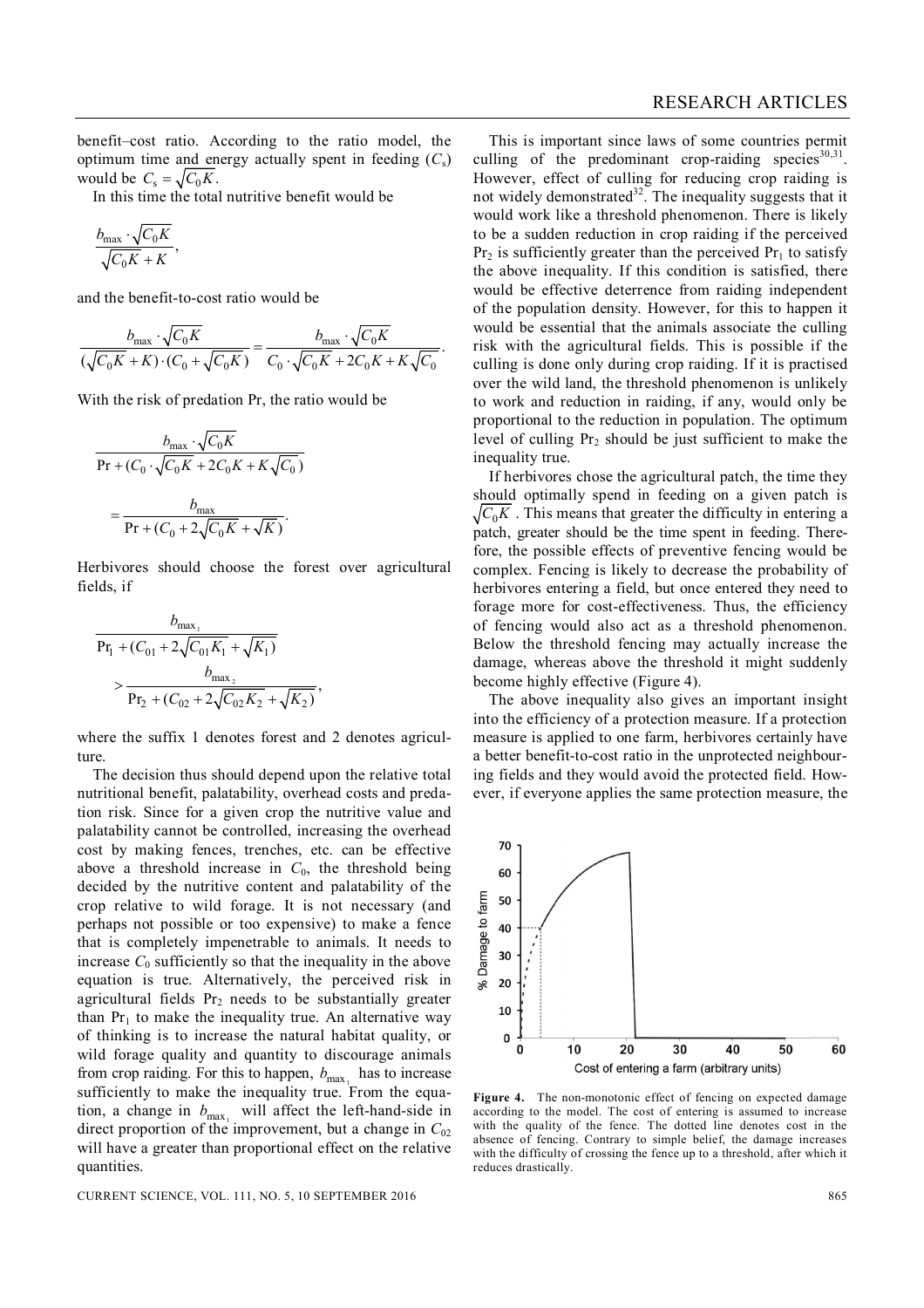#### RESEARCH ARTICLES

inequality or the relative advantage is lost. If this happens animals are likely to resume raiding all fields albeit at a higher cost each. The higher cost may result into greater feeding effort and the actual damage could be more than the unfenced baseline damage, unless the fencing efficiency is above the threshold at which foraging in a forest is more beneficial. Therefore, a measure that is highly effective on an experimental scale is likely to lose its efficiency when applied on a mass scale, and in fact might prove counterproductive.

#### **Discussion**

The generalized models provide many qualitative insights into the problem of crop-raiding and raise many novel possibilities that need to be tested empirically. The explicit expression of the conditions when to use ratio model and when to use difference model has wide implications in microeconomics as well as in behavioural ecology and evolution. Apart from the theoretical general principle, the model suggests many practical possibilities. The realization that actual loss of farmers can be greater than the direct damage done by animals is important in providing justice to the farmers $33$ . The model warns against many simplistic beliefs such as a protection method that works well on an experimental scale will work equally well on a mass scale. The most important realization is that the effects of fencing or culling can be highly nonlinear and at times non-monotonic. Therefore, any effort to judge the efficacy of a mitigation measure without appropriate modelling may give rise to misleading inferences. In addition to the generalized qualitative inferences, the model makes a foundation on which specialized models can be built<sup>20</sup>. It is unlikely that a single solution would work for mitigating the crop damage problem. An integration of multiple measures might be appropriate<sup>34</sup>. The model can form the right platform on which such an integration can be attempted and evaluated.

Different species of herbivores differ in their population size, gregariousness, activity periods, qualitative and quantitative patters of damage and response to guarding and driving attempts<sup>13,35,36</sup>. In cases where the probability of damage is small, a crop insurance scheme can be a viable proposal even if the extent of damage is large. Insurance schemes are necessarily founded on the principle of small probability of disaster, so that the insurance paid is less than the total premium paid by the pool of people. For smaller but more abundant herbivores, crop insurance schemes are unlikely to be practicable since a large proportion of farmers in a damage-prone area incur actual loss. Also for species which respond well to individual guarding, crop insurance may turn counterproductive since it might cause partial discouragement from active guarding and thereby increase the damage.

In order to make locale and species-specific useful quantitative predictions, more specific models using parameters measurable in the field are needed<sup>20</sup>. The required modifications of the baseline model could be extremely context- and question-driven<sup>20</sup>. They would differ according to the crop species, relevant agricultural practices, microeconomics of farmers, the major damaging herbivore species, their habits, habituation and prevalent laws. The baseline generalized model described above can be used to make such specific quantitative predictive models. An insightful modelling approach is likely to lead towards sustainable solutions.

- 1. Sukumar, R., Ecology of the Asian elephant in southern India. II. Feeding habits and crop raiding patterns. *J. Trop. Ecol.*, 1990, **6**, 33–53.
- 2. Marshall, K. White, R. and Fischer, A., Conflicts between humans over wildlife management: on diversity of stakeholder attitudes and implications for conflict management. *Biodivers. Conserv*., 2007, **16**, 3129–3146.
- 3. Fungo, B., A review crop raiding around protected area: nature, control and research gaps. *Environ. Res. J.*, 2011, **5**(2), 87– 92.
- 4. Guerbois, C., Chapanda, E. and Frtiz, H., Combining multiscale socio-ecological approaches to understand the susceptibility of subsistence farmers to elephant crop raiding on the edge of protected areas. *J. Appl. Ecol*., 2012, **49**, 1149–1158.
- 5. Lampert, A., Hsatings, A., Grosholz, E. D., Jardine, S. L. and Sanchirico, J. L., Optimal approaches for balancing invasive species eradication and endangered species management. *Science*, 2014, **344**(6187), 1028–1031.
- 6. Bist, S. S., An overview of elephant conservation in India. *Indian For*., 2002, **128**(2), 121–136.
- 7. Chaudhary, A., Human–elephant conflicts in northeast India. *Hum. Dimens. Wildl*., 2004, **9**(4), 261–270.
- 8. Fernando, P., Kumar, M. A., Williams, A. C., Wikramanayake, E., Aziz, T. and Singh, S. M., Review of human–elephant conflict mitigation measures practiced in South Asia. Asian Rhino and Elephant Action Strategy (AREAS) technical support document submitted to World Bank, WWF-World Wide Fund for Nature, 2008.
- 9. Bhoominathan, D., Mohanraj, N., Aziz, T. and Desai, A., Management of the Asian elephant in the Nilgris and Eastern Ghats: human–elephant conflict in Somwarpet Subdivision (Madikeri Forest Division). AREAS, WWF, 2008.
- 10. Ruggiero, R. G., The effects of poaching disturbance on elephant behaviour. *Pachyderm*, 1990, **13**, 42–44.
- 11. Rode, K. D., Chiyo, P. I., Chapman, C. A. and McDowells, L. R., Nutritionalecology of elephants in Kibale National Park, Uganda, and its relationship with crop-raiding behaviour. *J. Trop. Ecol.*, 2006, **22**, 441–449.
- 12. Teel, T. L., Manfredo, M. J. and Stinchfield, H. M., The need and theoretical basis for exploring wildlife value orientations crossculturally. *Hum. Dimens. Wildl*., 2007, **12**(5), 297–305.
- 13. Sitati, N. W., Walpole, M. J. and Leader-Williams, N., Factors affecting susceptibility of farms to crop raiding by African elephants: using a predictive model to mitigate conflict. *J. Appl. Ecol*., 2005, **42**(6), 1175–1182.
- 14. Davies, T. V., Wilson, S., Hazarika, N., Chakrabarty, J., Das, D., Hodgson, D. and Zimmermann, A., *Conserv. Lett*., 2011, **4**(5), 346–354.
- 15. Tchamba, M. N., History and present status of the human/elephant conflict in the Waza-Logone region, Cameroon, West Africa. *Biol. Conserv*., 1996, **75**, 35–41.
- 16. De Klemm, C., Compensation for damage caused by wild animals. In *Convention on the Conservation of European Wildlife and*

866 CURRENT SCIENCE, VOL. 111, NO. 5, 10 SEPTEMBER 2016